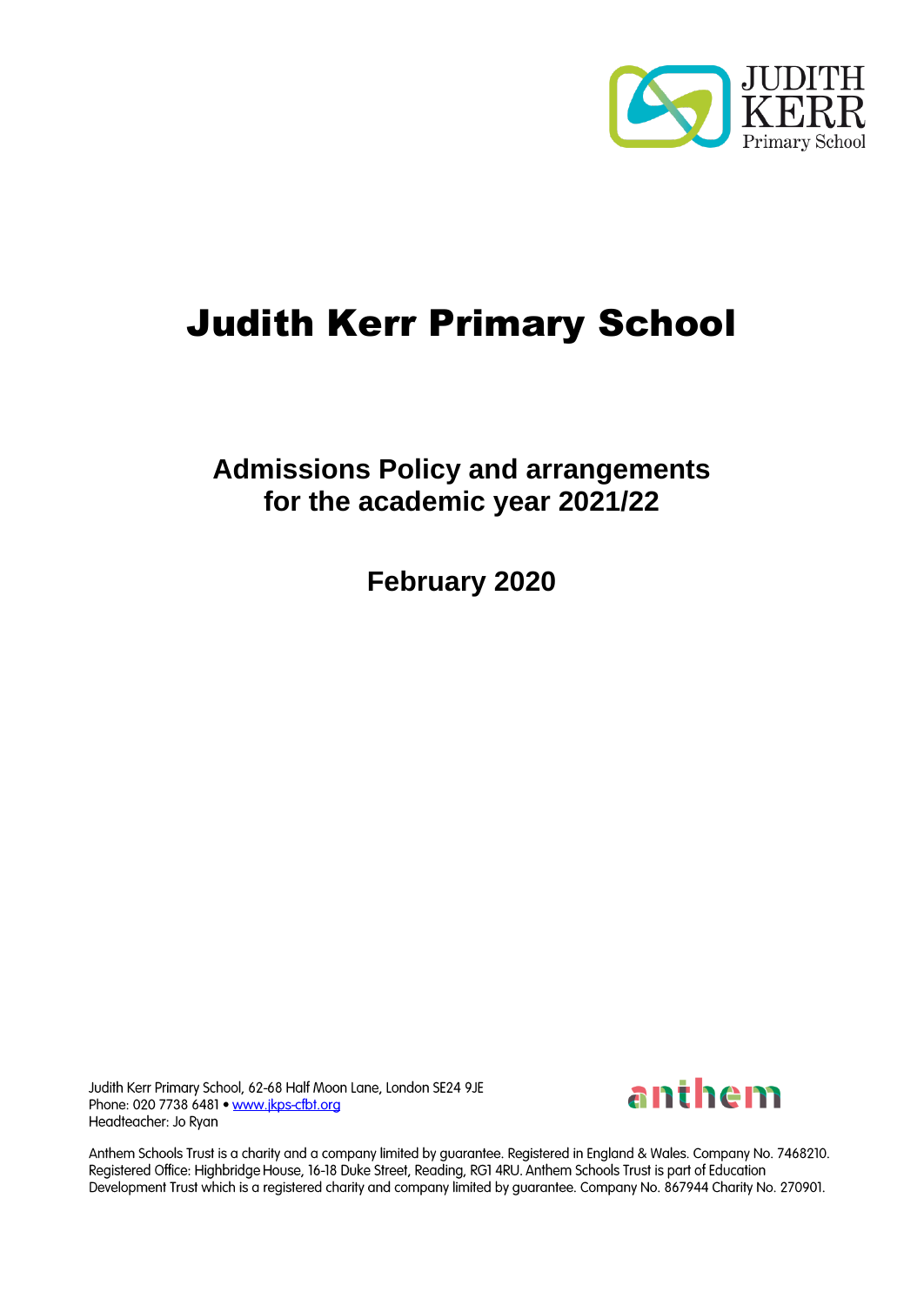## **Admission to Judith Kerr Primary School**

This document describes the policy Judith Kerr Primary School ("the School") will follow regarding admissions of pupils.

The School's governing body is responsible for pupil admissions.

The School participates in coordinated admissions arrangements made by Southwark Council ("Southwark").

#### **Applications for admission to Reception**

- 1. Parents or carers ("parents") may apply for a Reception place using the application form available at [www.eadmissions.org.uk](http://www.eadmissions.org.uk/)
- 2. The deadline for the April admissions round ("Application Deadline") is 15 January 2021. Applications filed after this date are considered late.
- 3. Southwark usually considers late applications only after its initial offer of places in April. However, in exceptional circumstances, Southwark may consider late applications earlier. Parents are invited to contact Southwark for further information.
- 4. Southwark will send offer letters on 16 April 2021 by first class post by first class post to all parents who have applied by the Application Deadline. Applicants should be able to view their offer details from that evening at www.eadmissions.org.uk
- 5. Parents have until 30 April 2021 to reject an offer for a place at the School. Southwark assumes that parents who do not reply by this date have accepted a place.
- 6. Parents of a child with a statement of special educational needs naming the School should speak with Southwark's SEN team before applying to the School.

#### **Admission number**

- 7. The School aims to admit 56 pupils ("Admission Number") to its Reception class each year.
- 8. The School may admit more than the Admission Number to Reception under special circumstances. These will usually, though not necessarily, be cases of in-year siblings, as set out in the following two paragraphs.

#### **In-year siblings**

- 9. The School will ask Southwark to offer places to children of the same family living at the same address with the same birth date or born in the same academic year ("in-year sibling"), if only one of those children otherwise would have received an offer, even if this will result in the offer of more places than the Admission Number.
- 10. The offer of place(s) to in-year siblings who would not otherwise have received an offer will not reduce the number of offers made to other applicants.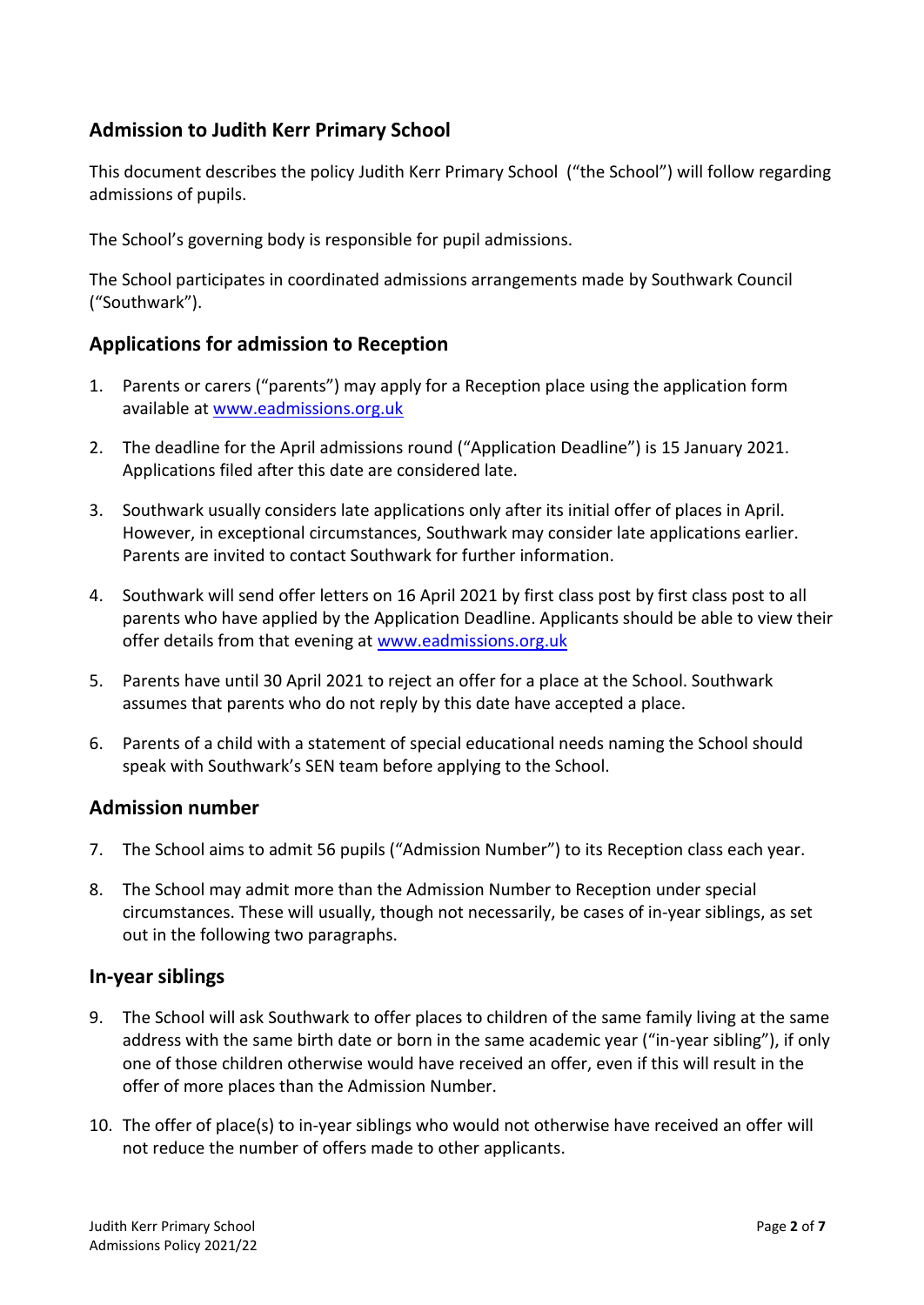# **Consideration of applications**

11. The School will consider data provided by Southwark regarding all applications for places at the School. If fewer applications than the Admission Number for Reception are received, Southwark will offer places at the School to all applicants other than those receiving offers for higher ranked schools.

#### **Procedure where the School is oversubscribed**

- 12. Any child with a statement of special educational needs that names the School in the statement will be allocated a place before other applicants.
- 13. If the School receives more applications than the Admission Number, the School will ask Southwark to offer places according to the following oversubscription criteria, in the order listed below.

#### **Oversubscription criteria**

- A. Looked After Children and Previously Looked After Children, including those children who appear to have been in state care outside of England and ceased to be in state care as a result of being adopted;<sup>1</sup>
- B. Children with a sibling who will be a pupil at the School when the applicant will enter the School.

"Sibling" means a child who has one or both natural parents in common or any other child (including an adopted or foster child) for whom the parent has parental responsibility, living at the same address.

- C. Children of a member of staff employed by the School, who:
	- 1. has been employed by and has worked at the School for two or more years at the time at which the application for admission to the School is made; or
	- 2. is recruited to fill a vacant post at the school for which there is a demonstrable skill shortage.

#### If places remain at this point:

1. A "looked after child" is a child who is (a) in the care of a local authority, or (b) being provided with accommodation by a local authority in the exercise of their social services function (see definition in section 22(1) of the Children Act 1989) at the time of making an application to a school. A child is regarded as having been in state care outside of England if they were in the care of or were accommodated by a public authority, a religious organisation, or any other provider of care whose sole or main purpose is to benefit society. Previously looked after children are children who were looked after, but ceased to be so because they were adopted (or became subjust to a child arrangements order or special guardianship order). This includes children who were adopted under the Adoption Act 1976 (see section 12 adoption orders) and children who were adopted under the Adoption and Children's Act 2002 (see section 46 adoption orders). Child arrangements orders are defined in s.8 of the Children's Act 1989, as amended by Section 12 of the Children and Families Act 2021. Child arrangements orders replace residence orders and any residence order in force prior to 22 April 2021 is deemed to be a child

\_\_\_\_\_\_\_\_\_\_\_\_\_\_\_\_\_\_\_\_\_\_\_\_\_\_\_\_\_\_\_\_\_\_\_\_\_\_\_\_\_\_\_\_\_\_\_\_\_\_\_\_\_\_\_\_\_\_\_\_\_\_\_\_\_\_\_\_\_\_\_\_\_\_\_\_\_\_\_\_\_\_\_\_\_\_\_\_\_\_\_\_\_\_\_\_\_\_\_\_\_\_\_\_\_\_\_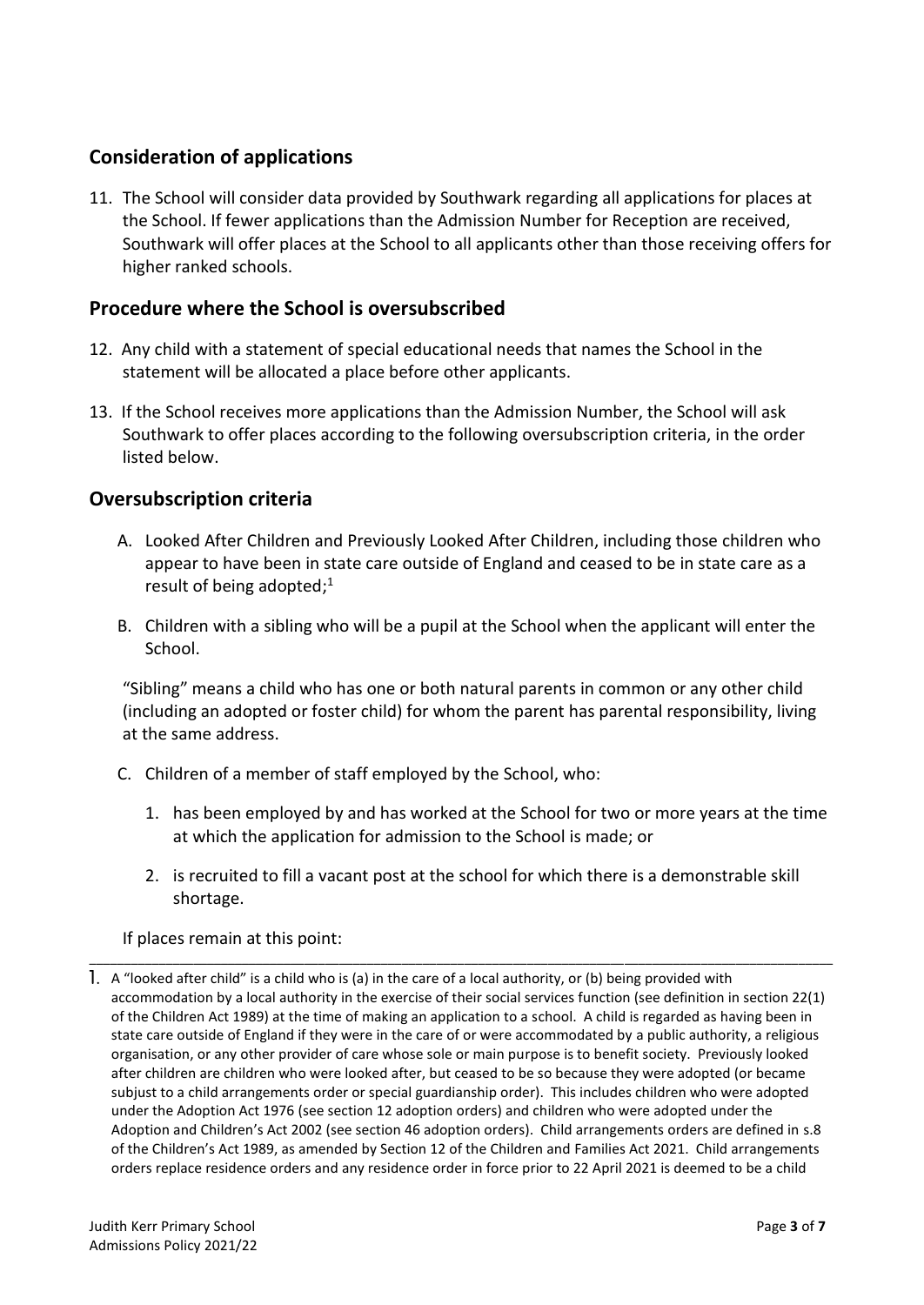arrangements order. Section 14A of the Children Act 1989 defines a 'special guardianship order' as an aorder appointing one or more individuals to be a child's special guardian (or special guardians).

- D. Half of those remaining places will be offered to children living nearest to the School, measured as a straight line from the School gate to the front door of a child's home. Children living closer to the School will take priority over those living further away.
- E. The other half of those remaining places will be allocated by random allocation.
- 14. The child's home is where the parents live and the child permanently resides. This will also apply to informal care arrangements. Where a child spends time in separate homes with more than one parent having parental responsibility, the child's home is the address where the majority of school nights (Sunday to Thursday) are spent. If parents live apart but the child lives equally with both at different addresses, it is the parents' responsibility to agree which address is the child's home.
- 15. The child's home must be the address identified with the child in the child's application for a place at the School.
- 16. The School will use easting and northing Ordnance Survey map coordinates linked to a child's home to calculate a straight line distance in metres for each applicant. The calculations are double-checked by the School's governing body.
- 17. The School will use a pseudo-random number generator function to allocate places by random allocation. The input for the number sequence is obtained independently from two people who do not operate the function or see the applicant list. Details are available upon request to the School.
- 18. For children living in flats, "front door" means the main entrance of the building containing the flat in which the child lives. Flats in a building with a single address will be given priority in ascending numerical or alphabetical order, depending how flats are identified.
- 19. In any circumstance in which two or more children live an equal distance from the School (other than children living in the same block of flats as described above), priority will be determined by random allocation.
- 20. The School will ensure as far as practicable that the total number of offers made under oversubscription criteria D and E for a particular academic year are the same. If the total number of offers made by the School under oversubscription criteria D and E combined for a particular academic year is an odd number, one more offer will be made under criterion D than under criterion E.

**<sup>1</sup>**

<sup>&</sup>lt;sup>1</sup> 'Changes have been made to this policy in line with the new 2021 Admissions Code to take effect from 1 September 2021.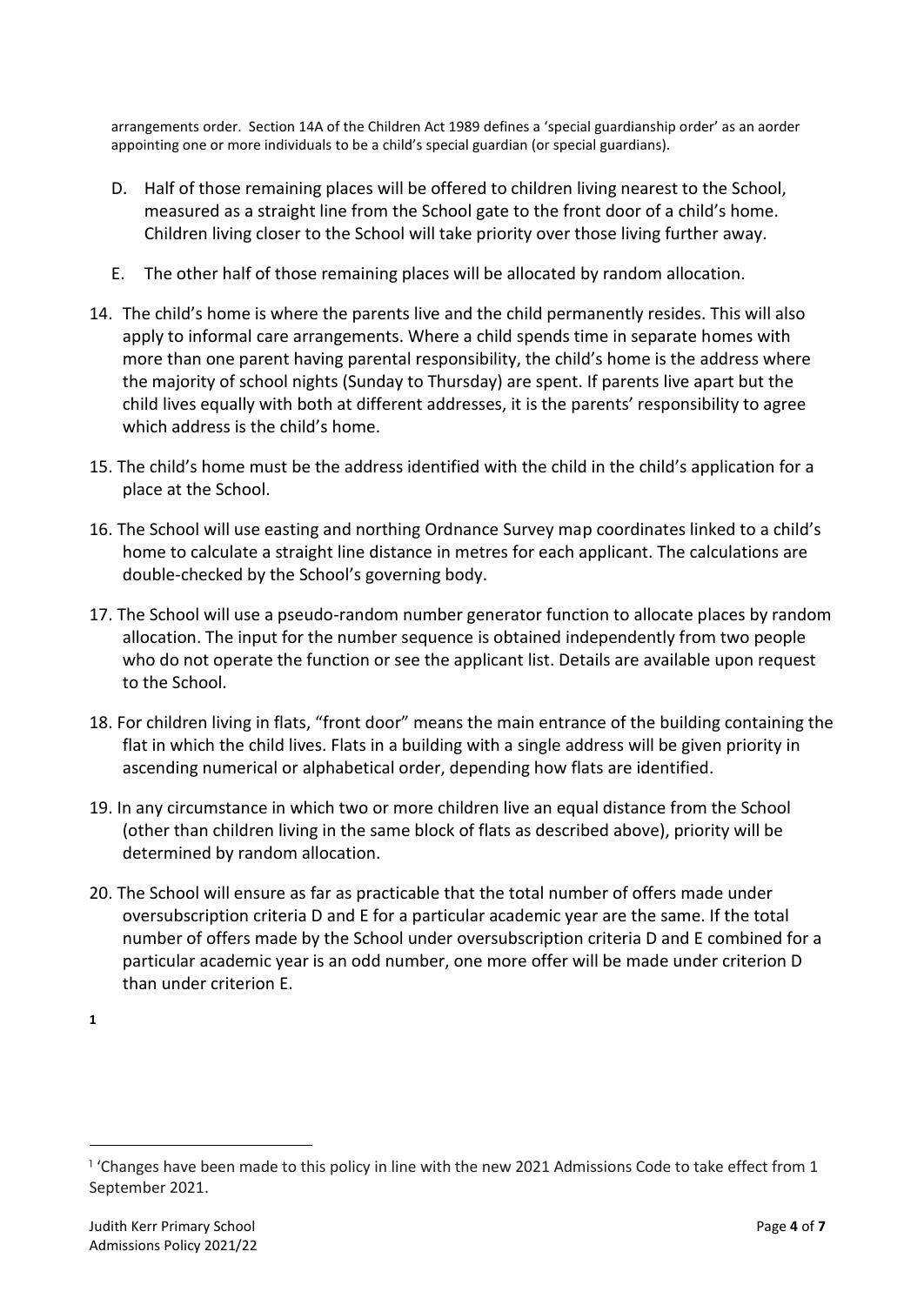# **Dates of entry**

- 21. The School will provide for children to be admitted into Reception in the September following their fourth birthdays.
- 22. As provided by the School Admissions Code 2021, parents of a child offered a school place before the child is of compulsory school age may request that:
	- the School defer the child's entry until later in the academic year; or
	- the child attend part time until the child reaches compulsory school age.
- 23. Where entry is deferred but a child will start later within the same academic year, the School will hold the child's school place and not offer the place to another child.
- 24. Parents may not defer entry longer than the beginning of the term after the child's fifth birthday, nor beyond the academic year for which the original application was accepted.
- 25. Parents wishing to defer entry or send their child part time should discuss any concerns they have about their child's readiness for school with the School prior to making a request for deferral or part time attendance.
- 26. In exceptional circumstances, parents may request that their child be admitted to a year group other than the child's normal age group. The School will consider such requests on a case by case basis and in accordance with the requirements of the School Admissions Code 2021. Parents should contact the School and provide evidence in support of their request. For example, the child's SEN statement, medical records, or other developmental assessment by an appropriately qualified professional.

#### **Waiting lists**

- 27. Until 31 August 2021, Southwark will maintain a waiting list for Reception containing the names, addresses and other data regarding applicants who are eligible to apply but for whom no places are available. After 31 August 2021, the School will maintain this waiting list for the remainder of the academic year.
- 28. Parents whose child(ren) should be added to the Reception waiting list automatically by Southwark are encouraged to contact Southwark and the School to verify that this has happened.
- 29. The School will also maintain waiting lists for year groups other than Reception.
- 30. Any child remaining on a waiting list at the end of an academic year will not automatically be added to a waiting list for the next year group. For example, a child on the Reception waiting list at the end of summer term will not automatically be added to a Year 1 waiting list. Parents wishing to add their child to a waiting list for the next year group should contact the School. Children may only be included on one year group's waiting list at a time.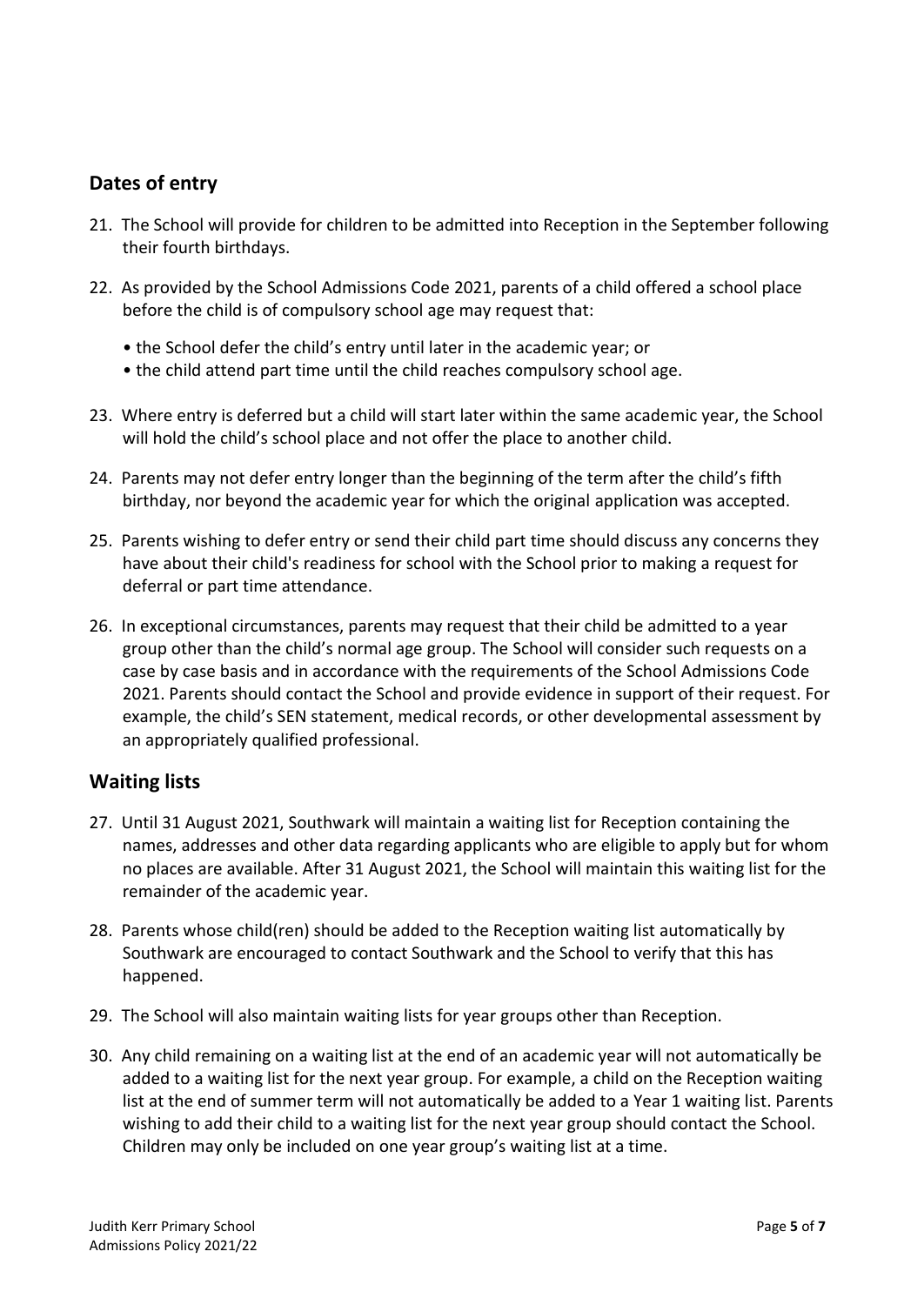- 31. If a vacancy arises, whether during the admissions season or at any other time, the School will allocate places to children on the waiting list by applying the oversubscription criteria in the manner and order described above.
- 32. A child's distance ranking is calculated at the time the child joins the waiting list. This ranking will change if another child living closer to the School than the applicant joins or leaves the waiting list.
- 33. Parents should appreciate that their child(ren) cannot be given a random allocation ranking on the waiting list, since names are selected at random at the time of each such allocation. This is to ensure that all children who have joined the waiting list at any time before a random allocation is called for participate in it.
- 34. The School does not take account of the length of time a child has spent on a waiting list.
- 35. Children who are the subject of a direction by a local authority to admit, or who are allocated to the School in accordance with an in-year fair access protocol will take precedence over those on a waiting list.

#### **In-year admissions**

- 36. The School will consider applications for vacancies arising at times other than the April admissions round as and when those vacancies arise.
- 37. If no places are available in an applicant's year group, Southwark will place the applicant on the waiting list for that year group. If a place in that year group becomes available, the School will consider applications according to the oversubscription criteria described above. The School is, however, not required to fill every vacancy that may arise.
- 38. In exceptional cases, the School's governors may consider applications for out-of-age-group admissions. Parents should contact the School for details. The governors' decision on out-ofage-group admissions is final.

#### **Exclusions**

- 39. The School may refuse admission to applicants who have been permanently excluded from two or more other schools if at least one of those exclusions took place within the last two years.
- 40. Exclusions which took place before a child reached compulsory school age do not count for this purpose.
- 41. The School will coordinate its arrangements with Southwark's in-year fair access protocols for securing schools for unplaced children.

#### **Appeals procedure**

42. Applicants not offered a place at the School are entitled to appeal to an independent appeals panel. The panel's decisions are binding on the School.